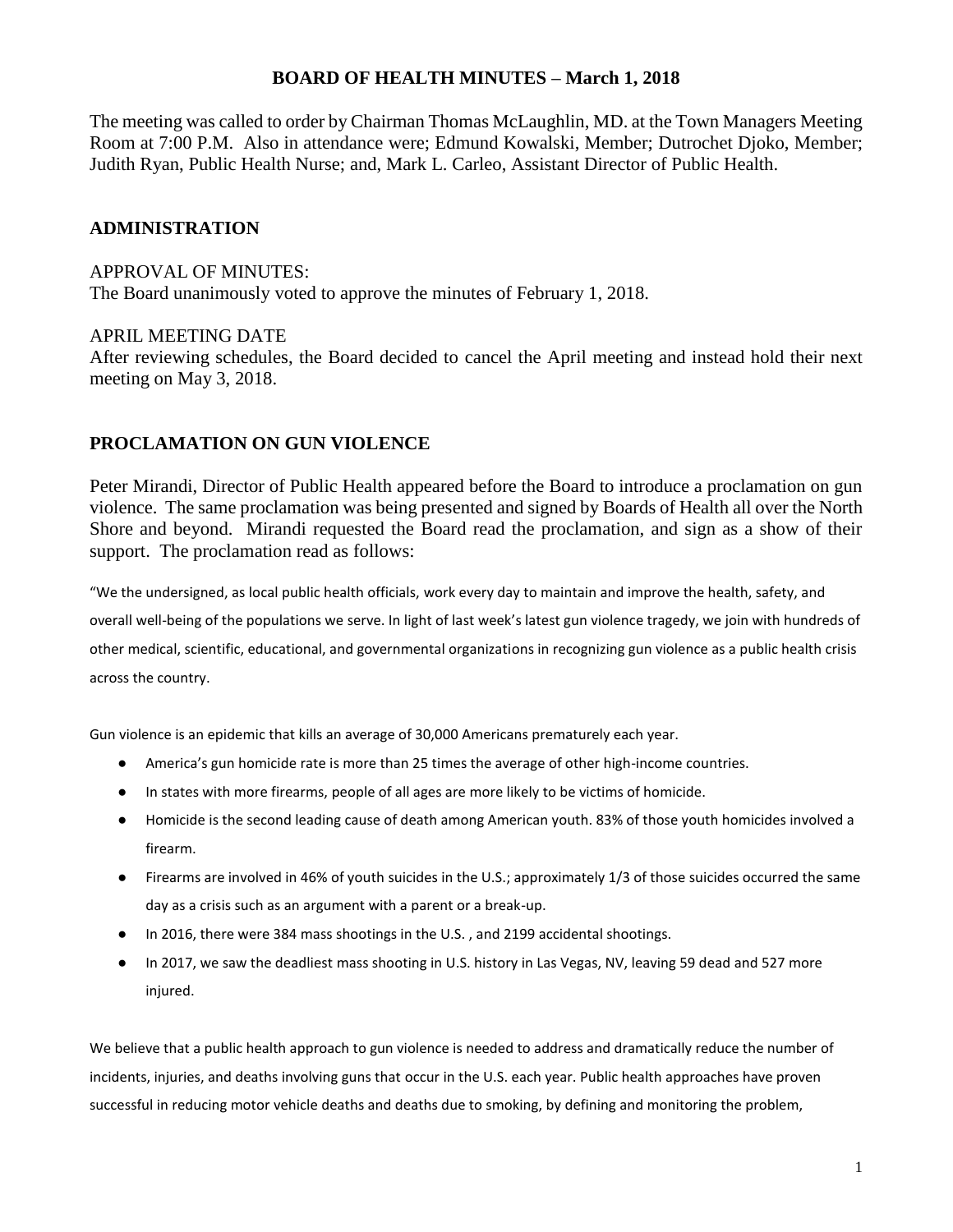identifying the risk factors, developing preventive strategies and measures, and ensuring widespread adoption of those measures.

- 1. We support and call for federal funding to allow the Centers for Disease Control to research the causes and effects of gun violence in the U.S.
- 2. We support the expansion and improvement of the surveillance of gun violence by the National Violent Death Reporting System in the United States in order to get a more complete picture of the problem.
- 3. We support the expansion of access to mental health programs, violence prevention programs, and gun safety education. This access must be expanded in our schools, our workplaces, and our communities at large.
- 4. We support a requirement that manufacturers update and expand safety measures such as child-lock technology as well as invest in the development of new technology to prevent unauthorized gun access and misuse.
- 5. We support policies that restrict/prohibit the sale of firearms to "high-risk" persons who may be more likely to misuse a gun.
- 6. We support universal background checks for all those looking to purchase a gun, regardless of whether at a fixed retail outlet, gun show, or over the internet.
- 7. We support reinstating the federal ban on assault weapons and high-capacity ammunition magazines.

We urge our fellow local health practitioners, our elected officials at all levels of government, and the public at large to speak up and demand reasonable action to protect our communities from this preventable crisis. We owe our children and each other a society that better addresses the challenges of gun safety, mental health, and violence prevention."

All members of the Board of Health signed the petition.

## **ENVIRONMENTAL HEALTH**

## PERMITS AND LICENSING UPDATE

Carleo reported on the permits issued since the last meeting of the Board of Health. In sum, few permits are issued at this time of year. The next permitting season occurs in late May and June.

# NUISANCE REPORT

Carleo summarized the nuisance investigations conducted since the last meeting. In total 24 complaints were investigated.

## 28 SCHOOL STREET

Carleo summarized this case for the Board, which included an inspection of a dwelling unit in September, and a subsequent order to correct for violations of Chapter II and the Lead Law. The owner has walked away from the property. He has consulted with Town Counsel and plans legal action. The Board supported Carleo in pursuing legal remedies.

## 65 PURCHASE STREET

Carleo updated the Board on our activities at 65 Purchase Street. Staff is scheduled at the end of March to appear in Court for an update from the Receiver. No issues have occurred in the process of repairs to date. The social worker for the owner has requested if the owner could move back into the dwelling while the work is ongoing. This request was declined.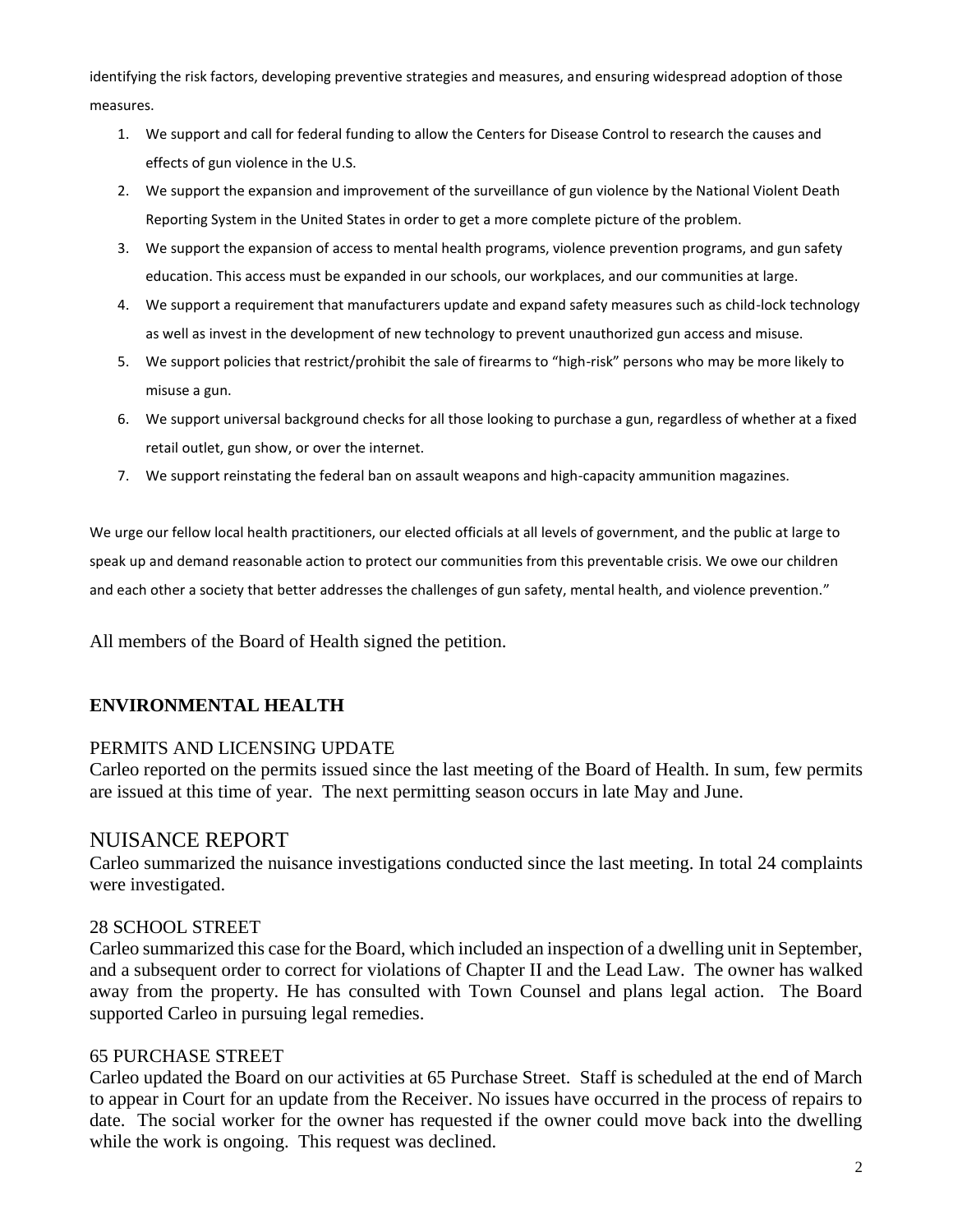## **PUBLIC HEALTH SERVICES**

#### DISEASE INVESTIGATIONS

Nurse Ryan was present to update the Board of Health on the significant activity relative to influenza. To date, she has seen 71 cases reported so far. The majority of cases have been type A; however, a shift to type B is occurring as of late. The demographics are shifting from general population to the elderly as expected in the shift from type A to type B. According to research, the vaccine for type B is more effective than A. Additionally, seniors vaccinate at a higher rate than the general population.

Additionally, Ryan reported on a single case of TB.

### REGIONAL FLU CLINIC

In response to the demand for additional vaccinations and high numbers of cases, the North Shore area Boards of Health held a clinic at the YMCA in Danvers. An additional 98 individuals were vaccinated.

### NARCAN

Judith has purchased several Narcan kits in the 8mg dose. One for each school, Town Hall and the Senior Center. Training will be made available for its use.

### **CANNABIS**

Carleo provided the Board with a copy of the cover article from the Journal of Environmental Health. This article followed a recall/traceback of edible cannabis infused products. Currently, due to federal prohibition, cannabis is not an approved food additive. Any food containing cannabis would be considered adulterated and would need to be destroyed. Therefore, Massachusetts law exempts cannabis infused products from the definition of food. However, what practices are in place to prevent illness? This is not clear just yet.

# **ANIMAL CARE**

## ANIMAL HEALTH PROGRAM

Carleo reported that only 11 complaints were logged since the last meeting. That is an unusually quiet month for animal complaints. However, he cautioned that we are heading into a season of heavy amounts of complaints due to animals.

## **PROPOSAL TO PROHIBIT SINGLE USE PLASTIC BAGS IN THE TOWN OF DANVERS**

Carleo had recently met with two individuals who were bringing a warrant article forth to prohibit the provision of single use plastic bags in stores. An official draft is forthcoming, but Carleo provided the Board with some of the background information on pollution and nuisance conditions created by these bags. Dr. McLaughlin expressed confusion about the Board holding adjudicatory hearings on a Town By-Law and if it is appropriate for them to do so if it is not a Health Regulation or some other law Boards of Health are authorized to enforce. Carleo stated that not all of the answers to these questions are available just yet, but hoped that if the Town wishes to have the Board enforce this, then work with us to make it a Health Regulation adopted by the Board. He further requested that the Board express its support for the goal of the by-law, technical and legal bits aside, through a vote. The Board unanimously voted to support a prohibition on the provision of single use plastic bags in stores.